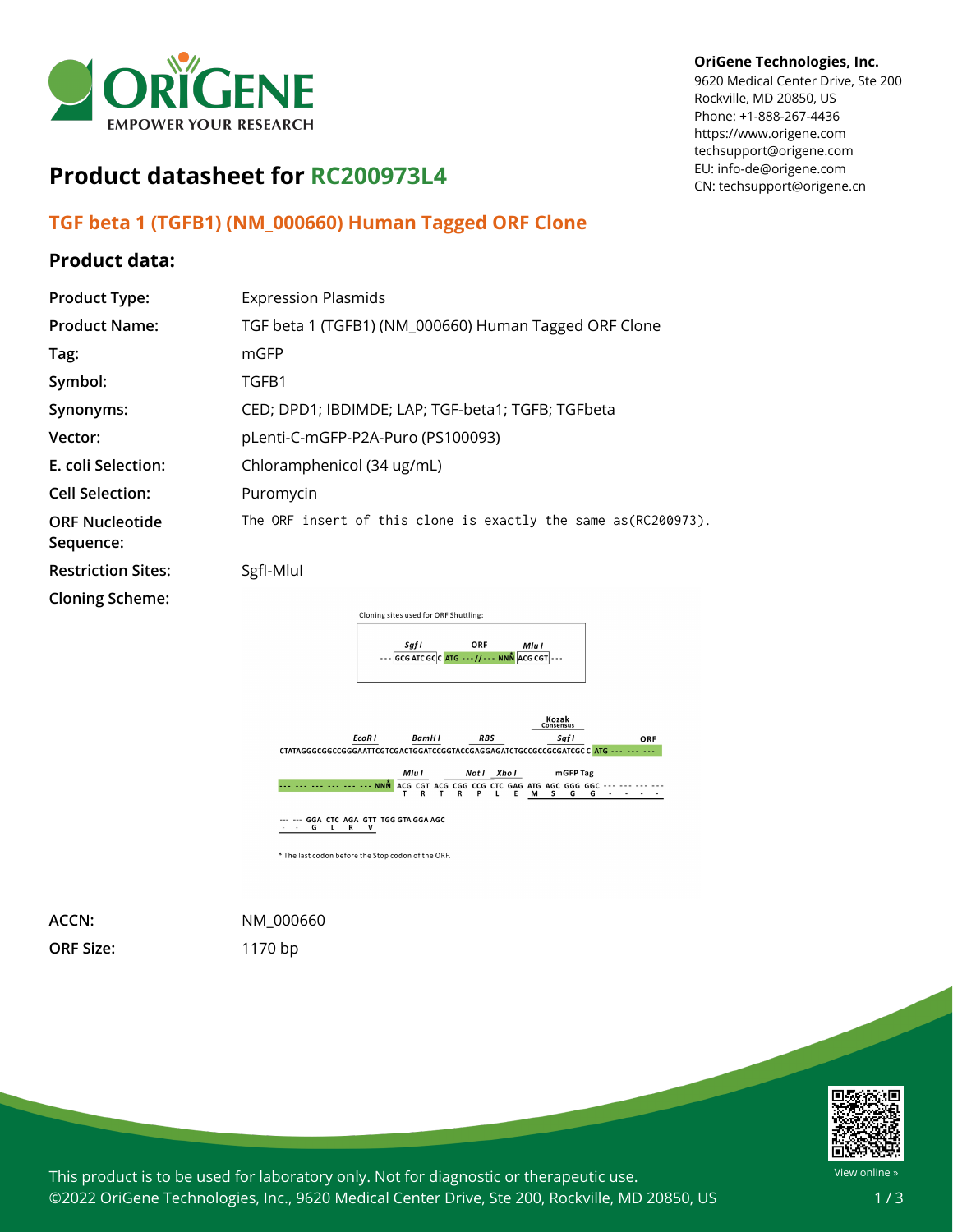| ORIGENE<br>TGF beta 1 (TGFB1) (NM_000660) Human Tagged ORF Clone - RC200973L4 |                                                                                                                                                                                                                                                                                                                                                                                                                                                     |
|-------------------------------------------------------------------------------|-----------------------------------------------------------------------------------------------------------------------------------------------------------------------------------------------------------------------------------------------------------------------------------------------------------------------------------------------------------------------------------------------------------------------------------------------------|
| <b>OTI Disclaimer:</b>                                                        | The molecular sequence of this clone aligns with the gene accession number as a point of<br>reference only. However, individual transcript sequences of the same gene can differ through<br>naturally occurring variations (e.g. polymorphisms), each with its own valid existence. This<br>clone is substantially in agreement with the reference, but a complete review of all prevailing<br>variants is recommended prior to use. More info      |
| <b>OTI Annotation:</b>                                                        | This clone was engineered to express the complete ORF with an expression tag. Expression<br>varies depending on the nature of the gene.                                                                                                                                                                                                                                                                                                             |
| Components:                                                                   | The ORF clone is ion-exchange column purified and shipped in a 2D barcoded Matrix tube<br>containing 10ug of transfection-ready, dried plasmid DNA (reconstitute with 100 ul of water).                                                                                                                                                                                                                                                             |
| <b>Reconstitution Method:</b>                                                 | 1. Centrifuge at 5,000xg for 5min.<br>2. Carefully open the tube and add 100ul of sterile water to dissolve the DNA.<br>3. Close the tube and incubate for 10 minutes at room temperature.<br>4. Briefly vortex the tube and then do a quick spin (less than 5000xg) to concentrate the liquid<br>at the bottom.<br>5. Store the suspended plasmid at -20°C. The DNA is stable for at least one year from date of<br>shipping when stored at -20°C. |
| RefSeq:                                                                       | NM 000660.3                                                                                                                                                                                                                                                                                                                                                                                                                                         |
| <b>RefSeq Size:</b>                                                           | 2583 bp                                                                                                                                                                                                                                                                                                                                                                                                                                             |
| <b>RefSeq ORF:</b>                                                            | 1173 bp                                                                                                                                                                                                                                                                                                                                                                                                                                             |
| Locus ID:                                                                     | 7040                                                                                                                                                                                                                                                                                                                                                                                                                                                |
| UniProt ID:                                                                   | P01137                                                                                                                                                                                                                                                                                                                                                                                                                                              |
| <b>Cytogenetics:</b>                                                          | 19q13.2                                                                                                                                                                                                                                                                                                                                                                                                                                             |
| Domains:                                                                      | TGFb_propeptide, TGF-beta                                                                                                                                                                                                                                                                                                                                                                                                                           |
| <b>Protein Families:</b>                                                      | Druggable Genome, ES Cell Differentiation/IPS, Secreted Protein, Transcription Factors                                                                                                                                                                                                                                                                                                                                                              |
| <b>Protein Pathways:</b>                                                      | Cell cycle, Chronic myeloid leukemia, Colorectal cancer, Cytokine-cytokine receptor<br>interaction, Dilated cardiomyopathy, Hypertrophic cardiomyopathy (HCM), MAPK signaling<br>pathway, Pancreatic cancer, Pathways in cancer, Renal cell carcinoma, TGF-beta signaling<br>pathway                                                                                                                                                                |
| MW:                                                                           | 44.3 kDa                                                                                                                                                                                                                                                                                                                                                                                                                                            |

This product is to be used for laboratory only. Not for diagnostic or therapeutic use. ©2022 OriGene Technologies, Inc., 9620 Medical Center Drive, Ste 200, Rockville, MD 20850, US